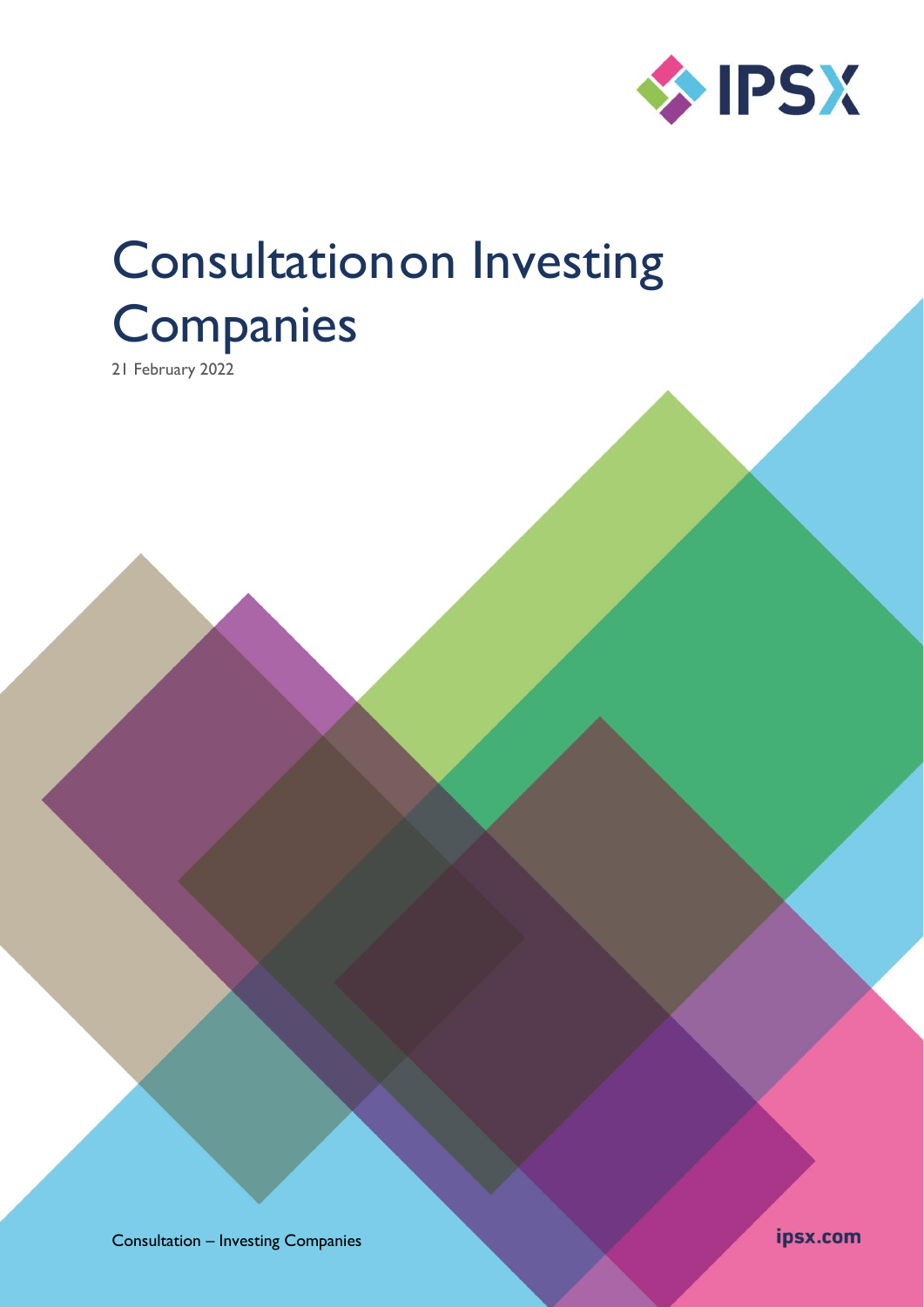

## Table of Contents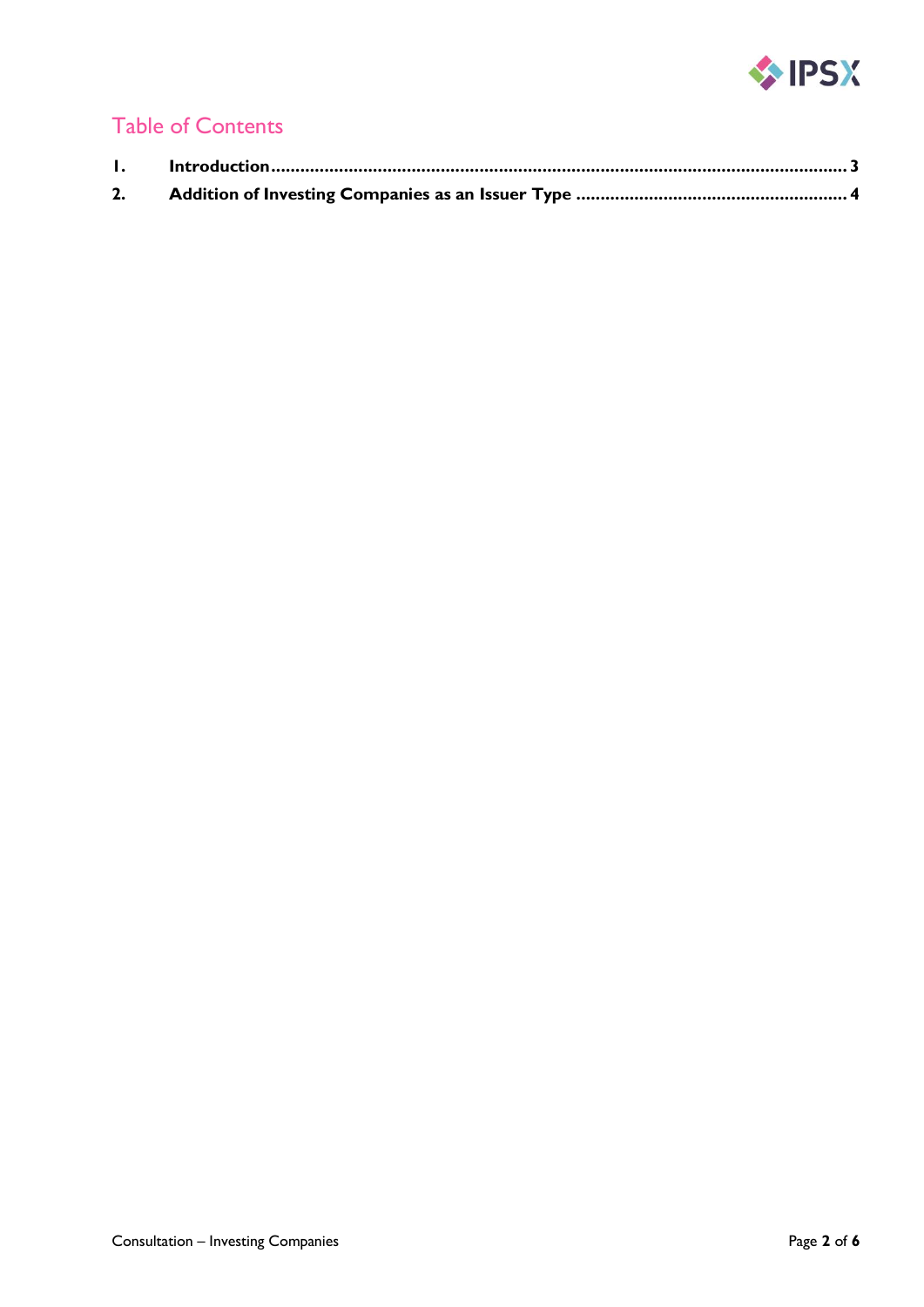

### <span id="page-2-0"></span>1. Introduction

IPSX UK Limited (IPSX) is conducting a consultation on proposed changes to the IPSX Rules for Issuers. The consultation focuses on the addition of Investing Companies as an Issuer type.

This consultation is aimed at IPSX Issuers, potential Issuers and IPSX Lead Advisers, who are invited to provide feedback. We also welcome feedback from other IPSX Members and interested parties.

The proposed changes, which are subject to FCA approval, are described in this document. A marked-up extract from of the IPSX Rules for Issuers, with incorporates new glossary definitions and rules to incorporate the proposal and also the existing rules which are being amended to incorporate the proposal, is published separately alongside this document.

The closing date for responses is 9 March 2022.

Responses should be sent to [regulation@ipsx.com](mailto:regulation@ipsx.com)

Any queries should also be sent to this address.

IPSX will confirm the final rules promptly after the consultation period has ended.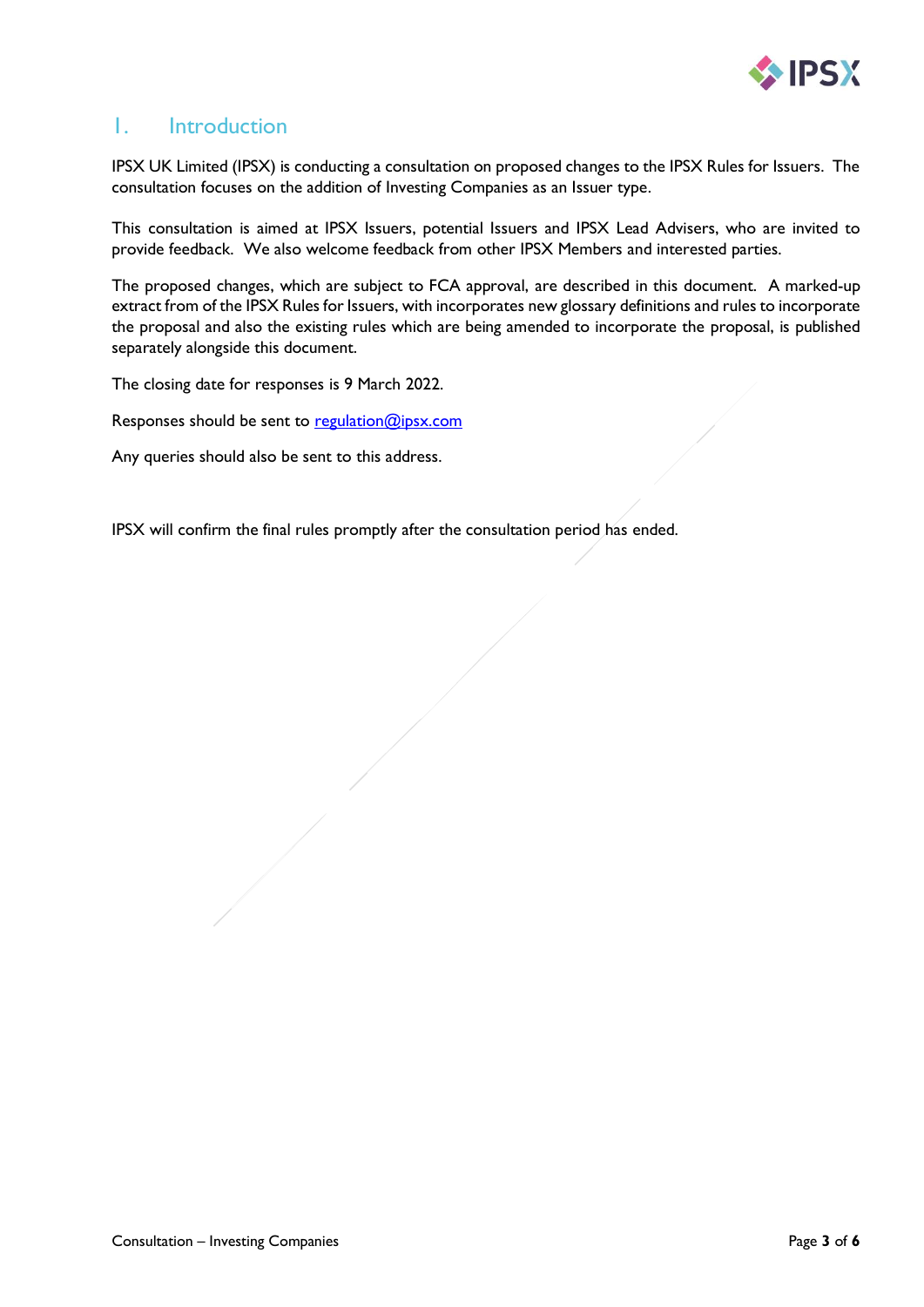

## <span id="page-3-0"></span>2. Addition of Investing Companies as an Issuer Type

IPSX currently admits two types of Issuers: Single Asset Issuers and Multiple Asset Issuers. IPSX proposes to add a third Issuer type of Investing Companies. Such companies will be admitted to IPSX on the basis that they are doing so with the intention to acquire real estate assets soon after admission.

Our proposal will require that an Investing Company implements and publishes a clearly articulated Acquisition Policy, which describes the asset(s) it intends to acquire, including details of their purpose, value, an estimate of income they will generate and their location(s). In addition, the anticipated timescale for the completion of those acquisitions must also be published.

The Investing Company will be required to provide updates on the progress of the implementation of its Acquisition Policy and seek shareholder consent to continue with that policy. Shareholder consent will also be required for any changes to an Investing Company's Acquisition Policy, and the revised policy must be published.

Investing Companies will also be subject to other obligations, both at the time of admission and on an ongoing basis.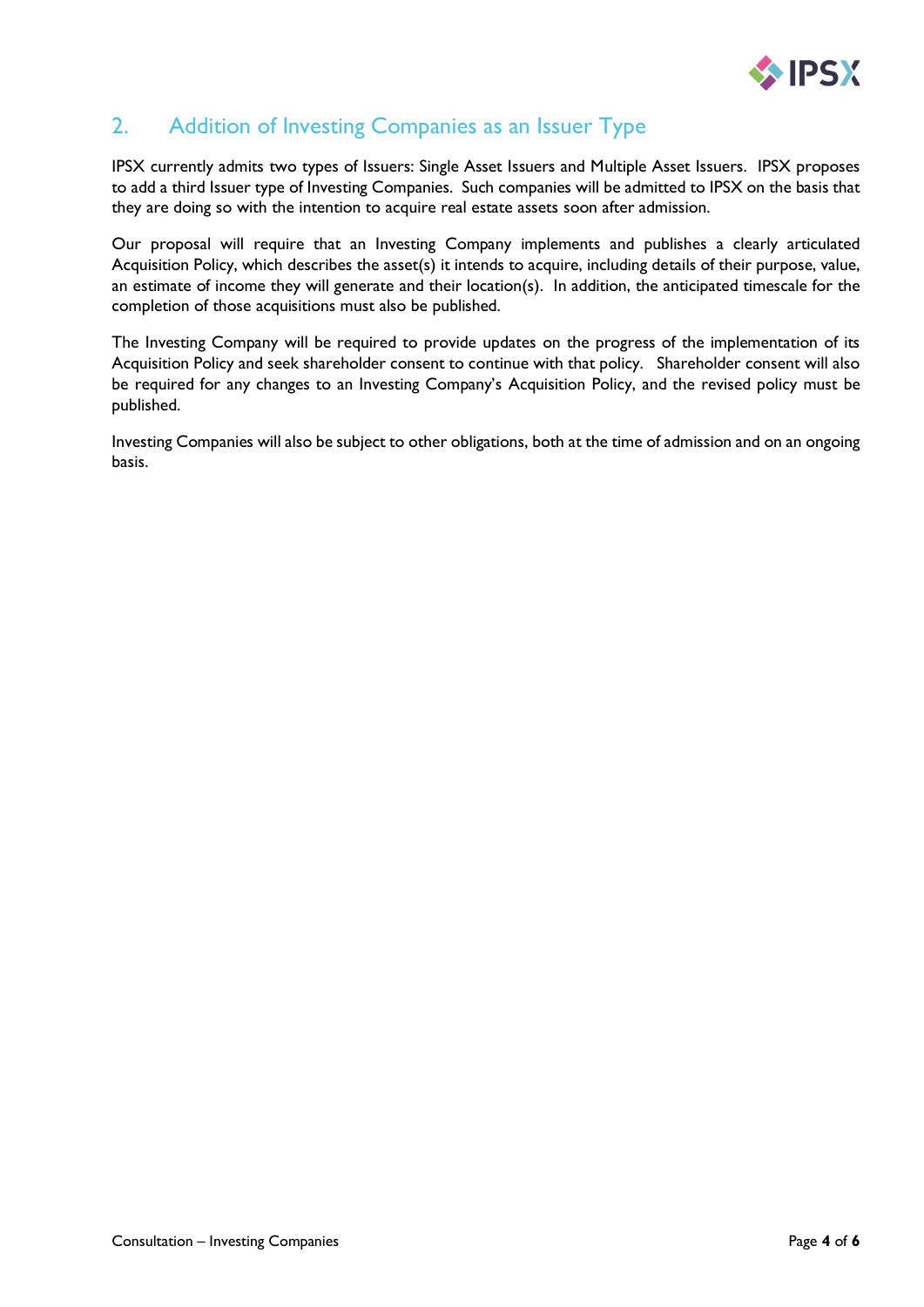